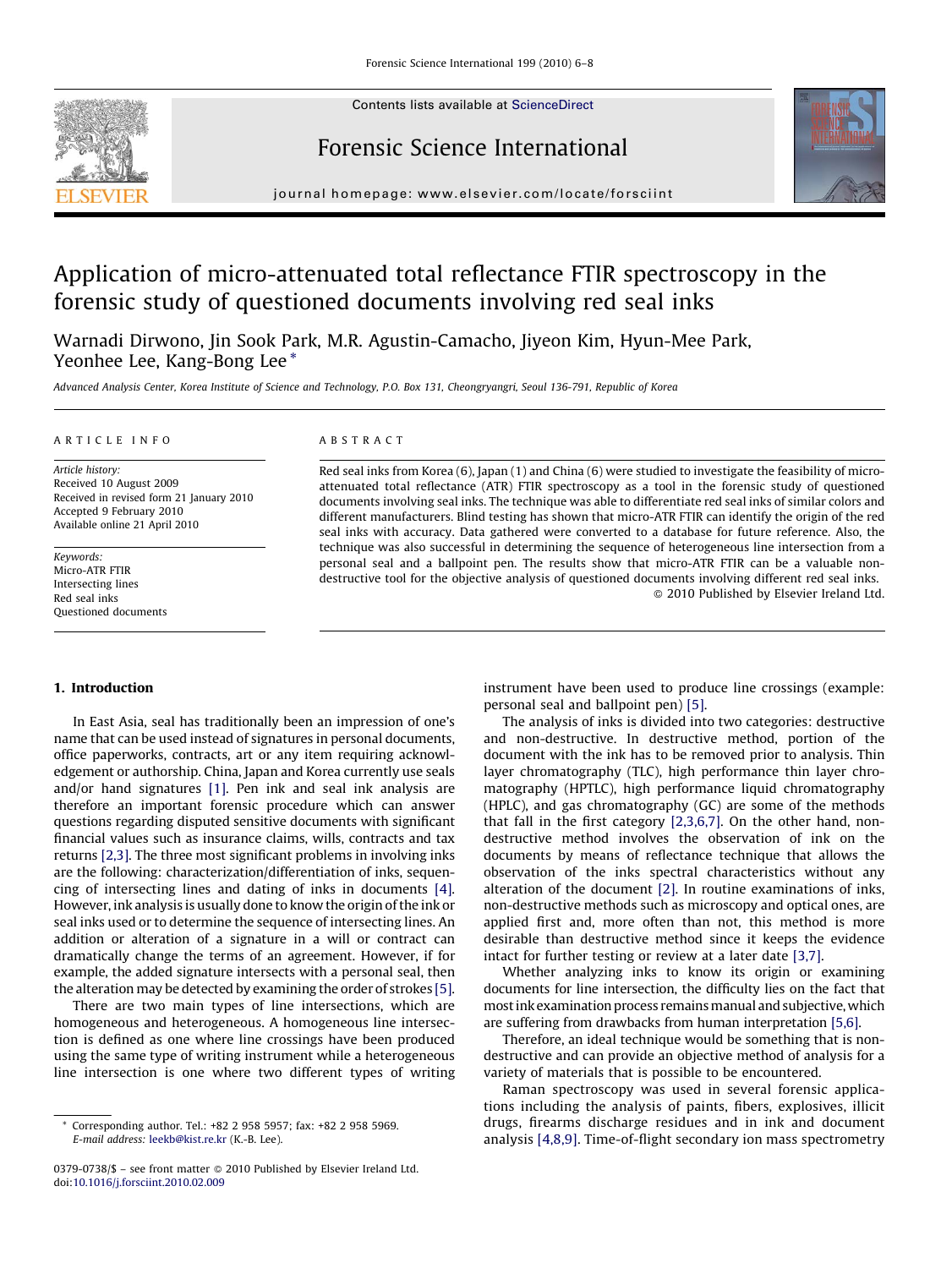## Table 1

Origin, brand names and colors of seal inks available commercially in Korea.

| Sample no.      | Origin | Brand names       | Colors     |
|-----------------|--------|-------------------|------------|
| S1              | Korea  | Mae Pyo (general) | Purple red |
| S <sub>2</sub>  |        | Mae Pyo (general) | Red        |
| S <sub>3</sub>  |        | Mae Pyo (gold)    | Purple red |
| S <sub>4</sub>  |        | Mae Pyo (gold)    | Red        |
| S <sub>5</sub>  |        | Peace             | Purple red |
| S <sub>6</sub>  |        | Peace (accent)    | Red        |
| S7              | Japan  | Compact           | Red        |
| S <sub>8</sub>  | China  | Ju-An             | Red        |
| S <sub>9</sub>  |        | Guem-Ja           | Red        |
| S <sub>10</sub> |        | Kang-Sa           | Red        |
| S <sub>11</sub> |        | Toe-Ju            | Red        |
| S <sub>12</sub> |        | Kwang-Myung       | Red        |
| S <sub>13</sub> |        | Mi-Ryo            | Red        |

(TOF-SIMS) was also reported to have been used in the nondestructive analysis of questioned documents. Inks were successfully discriminated and the sequencing of intersecting lines were resolved [\[3,10\].](#page-2-0) On the other hand, Fourier transform infrared (FTIR) imaging was already used in various forensic examinations [\[5–7\]](#page-2-0). Infrared imaging can be used to directly visualize the components of the sample, such as in the analysis of intersecting lines. Moreover, it gives the option of examining the specimen without pretreatment [\[5,7,11,12\]](#page-2-0).

This study attempts to test the capability of micro-FTIR in an attenuated total reflectance (ATR) as a non-destructive tool to objectively determine the origin of the seal ink from its database and to determine the order of recording for heterogeneous intersecting lines involving a personal seal and a ballpoint ink.

#### 2. Materials and methods

The stationery shops in Korea were exhaustively searched for red sealing inks. A total of thirteen red seal inks available commercially in Korea were purchased in local stationery shops. Their origins, brands and characteristic colors were noted (Table 1). Double  $A^{TM}$ , from Thailand was the white paper used throughout the study. Seal inks were individually stamped on the white paper leaving an imprinted personal seal. Ten minutes is allowed for the seal to dry after which their characteristic FTIR spectra were recorded and collected to make a seal ink database. Blind tests were done by stamping personal seals using the seal inks that are included in the seal ink FTIR database. These were labeled with codes to avoid bias.

For the study of the heterogeneous intersecting lines, black ballpoint pen from Barunson<sup>™</sup> (Korea) was used. The spectra of this black ballpoint pen ink on paper were recorded. In this experiment, two scenarios were made, which are: (a) seal over black ballpoint pen ink and (b) black ballpoint pen ink over a seal. Each of these specimens was examined using micro-ATR FTIR and their spectra were subtracted with the IR spectrum of white paper.

#### 2.1. Fourier transform infrared spectrometry

In this study, an FTIR spectrometer (Thermo Mattson, Infinity Gold FT-IR, Waltham, MA, USA) equipped with an IR microscope (SpectraTech, Inspect IR plus, Franklin Lakes, NJ, USA) with a mercury cadmium telluride detector was used to record the IR spectra of the samples. Sixty-four scans were collected with a resolution of  $8 \text{ cm}^{-1}$  and the frequency range was measured between 600 and  $4000$  cm<sup>-1</sup> of the mid-IR region. Samples were mounted in the sample holder and no additional sample preparation was done. Spectrum of the white paper was recorded and this served as the blank throughout the experiment. Several spectra of the blank paper were done to check for the reproducibility. Since micro-ATR mode of the FTIR was used, spectra of the red seal ink and ballpoint ink were not swamped by the spectra contributed by the paper originating from the cellulose and other inorganic components which was also observed by Bojko et al [\[5\].](#page-2-0) Samples were measured in triplicates.

#### 2.2. Spectral library and database

All IR spectra were gathered and used to build a spectral library using the OmnicTM software package [Thermo Nicolet Corp., Madison, WI, USA]. Properties of each spectrum, brand, country of origin and color/shade were included in the database. Queries can be run to match the unknown's spectrum with the data in the database.



Fig. 1. Typical ATR FTIR spectra for seal inks of the same color but different manufacturer (A) a seal ink sample, S6 (B) a seal ink sample, S7 (C) a seal ink sample, S8. These IR spectra for seal inks stamped on white papers were subtracted with the IR spectrum of white paper.

## 3. Results and discussion

To differentiate the seal inks, each seals smeared with different seal inks were stamped on the standard white paper and FTIR recordings were done. FTIR data were collected and used to build a database. The number of peaks as well as the peak positions and relative intensities were analyzed and were used as the basis for differentiation. Results show that the micro-ATR FTIR can differentiate seal inks having the same color but different manufacturer (Fig. 1). As an example, S6: Peace (accent), red, made in Korea; S7: Compact, red, made in Japan; S8: Ju-an, red, made in China were differentiated based on the peak intensity, position and patterns. The micro-ATR FTIR spectra for the other 10 seal ink samples are shown in additional information (Fig. SM1). Blind tests were also done to validate the proposed method. Spectra of blind samples stamped by persons who have nothing to do with this project were recorded and queries were done in the database made. The match quality value which indicates the spectral similarity of the reference spectrum to the specimen's spectrum is used to establish the seal ink's identity. The higher the match quality value the better the match. In Fig. 2, a



Fig. 2. Blind test result showing micro-ATR FTIR accurately matches unknown sealing paste after running queries in the spectral database. (A) Unknown seal ink sample; (B) a seal ink sample, S2 (match value = 79.19); (C) a seal ink sample, S4 (match value = 54.04); (D) a seal ink sample, S7 (match value = 39.18); (E) a seal ink sample, S3 (match value = 37.63); (F) a seal ink sample, S1 (match value = 37.23).